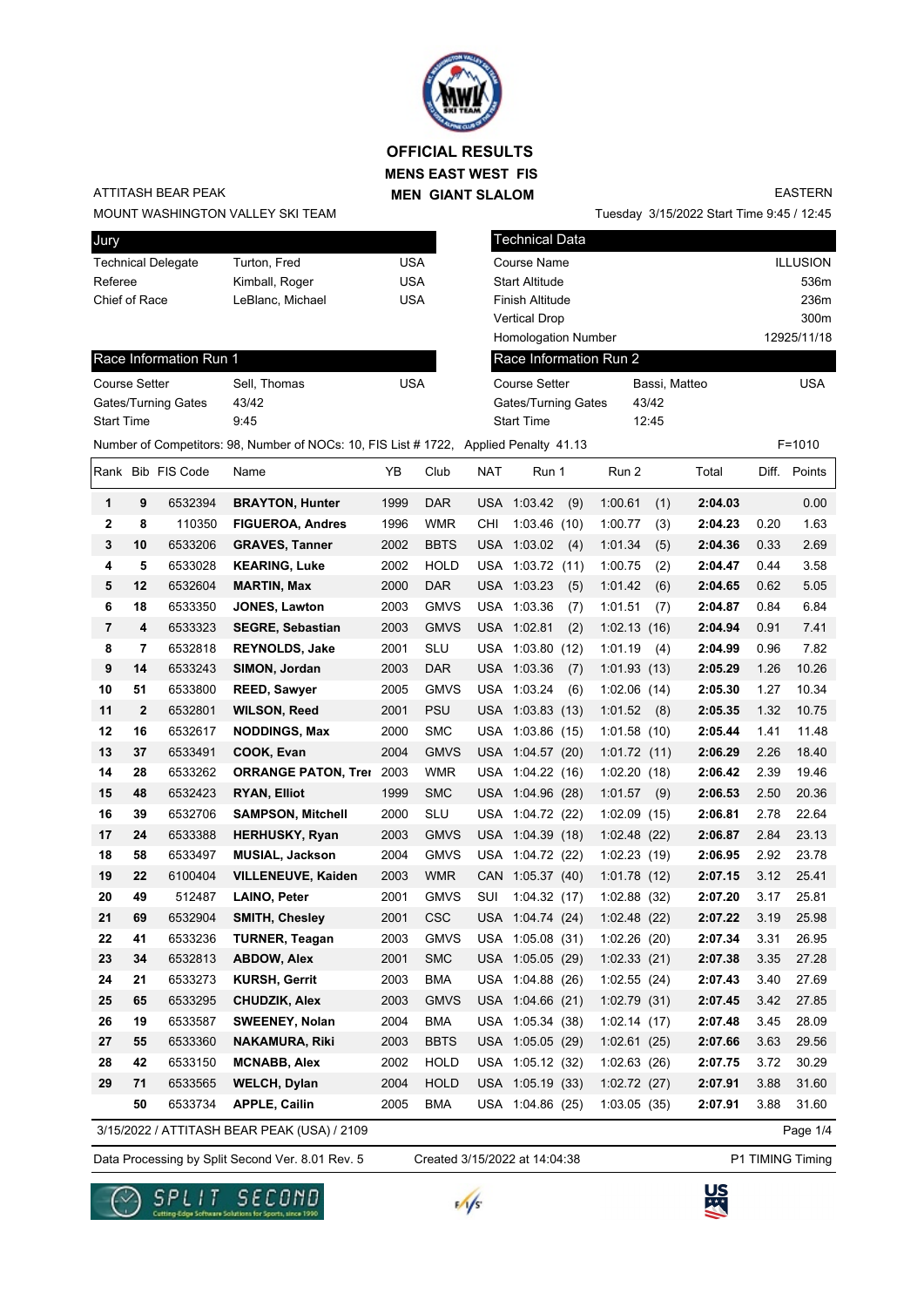# **MENS EAST WEST FIS MEN GIANT SLALOM OFFICIAL RESULTS**

EASTERN

|  | Tuesday 3/15/2022 Start Time 9:45 / 12:45 |  |  |
|--|-------------------------------------------|--|--|
|  |                                           |  |  |

|    |    |                   | MOUNT WASHINGTON VALLEY SKI TEAM |      |              |     |                        |              | Tuesday 3/15/2022 Start Time 9:45 / 12:45 |       |              |
|----|----|-------------------|----------------------------------|------|--------------|-----|------------------------|--------------|-------------------------------------------|-------|--------------|
|    |    | Rank Bib FIS Code | Name                             | YB   | Club         | NAT | Run 1                  | Run 2        | Total                                     |       | Diff. Points |
| 31 | 31 | 6533328           | <b>BELLINO, Max</b>              | 2003 | BMA          |     | USA 1:05.29 (37)       | 1:02.75(28)  | 2:08.04                                   | 4.01  | 32.65        |
| 32 | 35 | 6533281           | <b>HABER, Brett</b>              | 2003 | QSI          |     | USA 1:05.25 (35)       | 1:02.95(34)  | 2:08.20                                   | 4.17  | 33.96        |
| 33 | 82 | 6533750           | ROSENBERG, Joshua                | 2005 | <b>OMS</b>   |     | USA 1:05.52 (43)       | 1:02.75(28)  | 2:08.27                                   | 4.24  | 34.53        |
| 34 | 30 | 6532791           | DEMPSEY, Hugh                    | 2001 | SLU          |     | USA 1:05.73 (47)       | 1:02.78(30)  | 2:08.51                                   | 4.48  | 36.48        |
| 35 | 33 | 40674             | <b>BOWES, Finn</b>               | 2001 | <b>RCER</b>  | AUS | 1:05.28 (36)           | 1:03.29(38)  | 2:08.57                                   | 4.54  | 36.97        |
| 36 | 40 | 110492            | <b>HORWITZ, Manuel</b>           | 2004 | BMA          | CHI | 1:05.84(48)            | 1:02.92 (33) | 2:08.76                                   | 4.73  | 38.52        |
| 37 | 43 | 6533092           | <b>HALLAGAN, Leo</b>             | 2002 | <b>WMR</b>   |     | USA 1:05.36 (39)       | 1:03.51(41)  | 2:08.87                                   | 4.84  | 39.41        |
| 38 | 60 | 6533481           | <b>RACHWAL, Reid</b>             | 2004 | BMA          |     | USA 1:05.20 (34)       | 1:03.69(43)  | 2:08.89                                   | 4.86  | 39.58        |
| 39 | 59 | 6533192           | <b>FOGARTY, Andrew</b>           | 2002 | <b>NYSEF</b> |     | USA 1:05.69 (46)       | 1:03.36(39)  | 2:09.05                                   | 5.02  | 40.88        |
| 40 | 38 | 6533511           | <b>NORFOLK, Rowen</b>            | 2004 |              |     | NWOOD USA 1:05.60 (45) | 1:03.48(40)  | 2:09.08                                   | 5.05  | 41.12        |
| 41 | 75 | 6191629           | <b>PROUVOST, Emile</b>           | 2005 | <b>CVA</b>   |     | FRA 1:06.13 (52)       | 1:03.24(37)  | 2:09.37                                   | 5.34  | 43.48        |
| 42 | 61 | 6533052           | <b>ROBILLARD, Luca</b>           | 2002 | <b>GMVS</b>  |     | USA 1:06.17 (53)       | 1:03.23(36)  | 2:09.40                                   | 5.37  | 43.73        |
|    | 26 | 6533015           | <b>GROSSMAN, Buey</b>            | 2002 | <b>BATES</b> |     | USA 1:05.52 (43)       | 1:03.88(45)  | 2:09.40                                   | 5.37  | 43.73        |
| 44 | 64 | 6533942           | <b>HIBSHMAN, Barrett</b>         | 2005 | BMA          |     | USA 1:05.94 (49)       | 1:04.04(47)  | 2:09.98                                   | 5.95  | 48.45        |
| 45 | 67 | 6532923           | <b>HAZEN, Nate</b>               | 2001 | RCER         |     | USA 1:06.10 (50)       | 1:04.07(48)  | 2:10.17                                   | 6.14  | 50.00        |
| 46 | 73 | 492546            | <b>GONZALEZ GONZALO,</b>         | 2005 | NWOOD ESP    |     | 1:06.30(55)            | 1:03.88(45)  | 2:10.18                                   | 6.15  | 50.08        |
| 47 | 70 | 6533031           | <b>LEITNER, Brandon</b>          | 2002 | RCER         | PHI | 1:06.23(54)            | 1:04.14(49)  | 2:10.37                                   | 6.34  | 51.63        |
| 48 | 68 | 6533560           | <b>PATTON, William</b>           | 2004 | <b>GMVS</b>  |     | USA 1:06.11 (51)       | 1:04.65(52)  | 2:10.76                                   | 6.73  | 54.80        |
| 49 | 89 | 6532713           | <b>MARSHALL, Jared</b>           | 2000 | <b>CSC</b>   |     | USA 1:05.41 (42)       | 1:05.74(59)  | 2:11.15                                   | 7.12  | 57.98        |
| 50 | 44 | 6191517           | <b>VIGNERAS, Marin</b>           | 2004 | <b>BBTS</b>  | FRA | 1:06.73 (58)           | 1:04.43(51)  | 2:11.16                                   | 7.13  | 58.06        |
| 51 | 76 | 6533871           | <b>SAVAGE, Porter</b>            | 2005 | BMA          |     | USA 1:07.62 (64)       | 1:03.57(42)  | 2:11.19                                   | 7.16  | 58.31        |
| 52 | 74 | 6533745           | <b>CAMP, William</b>             | 2005 | BMA          |     | USA 1:07.50 (63)       | 1:03.79(44)  | 2:11.29                                   | 7.26  | 59.12        |
| 53 | 57 | 6533082           | <b>SELL, Peter</b>               | 2002 | BBTS         |     | USA 1:07.05 (59)       | 1:04.37(50)  | 2:11.42                                   | 7.39  | 60.18        |
| 54 | 88 | 6100712           | LORRAIN-BEAUCAGE,                | 2005 | <b>CVA</b>   |     | CAN 1:07.28 (60)       | 1:05.27(55)  | 2:12.55                                   | 8.52  | 69.38        |
| 55 | 84 | 6533826           | <b>BRUMM, Lucas</b>              | 2005 | <b>GMVS</b>  |     | USA 1:07.81 (66)       | 1:04.84(53)  | 2:12.65                                   | 8.62  | 70.19        |
| 56 | 91 | 6533896           | <b>STEFANAKOS, Caleb</b>         | 2005 | <b>CVA</b>   |     | USA 1:07.41 (61)       | 1:05.26(54)  | 2:12.67                                   | 8.64  | 70.36        |
| 57 | 85 | 6533838           | <b>STEBER, Daniel</b>            | 2005 | <b>GMVS</b>  |     | USA 1:07.45 (62)       | 1:05.32(56)  | 2:12.77                                   | 8.74  | 71.17        |
| 58 | 79 | 6533288           | DROHAN, Aidan                    | 2003 | WMR          |     | USA 1:08.03 (67)       | 1:05.51(58)  | 2:13.54                                   | 9.51  | 77.44        |
| 59 | 81 | 6533637           | LEWANDOWSKI, Aiden               | 2004 | BBTS         |     | USA 1:07.76 (65)       | 1:05.80(60)  | 2:13.56                                   | 9.53  | 77.60        |
| 60 | 87 | 6533456           | <b>GOLDBERG, Kyle</b>            | 2001 | BAB          |     | USA 1:08.45 (69)       | 1:05.83(61)  | 2:14.28                                   | 10.25 | 83.47        |
| 61 | 94 | 6533705           | DAVIS, Joseph                    | 2004 | FS           |     | USA 1:08.57 (70)       | 1:05.94(62)  | 2:14.51 10.48                             |       | 85.34        |
| 62 | 83 | 6533442           | LINDELOF, Lake                   | 2003 | <b>CVA</b>   |     | USA 1:09.54 (72)       | 1:05.43(57)  | 2:14.97 10.94                             |       | 89.09        |
| 63 | 93 | 6533899           | KNOBLOCH, Jackson                | 2005 | <b>CVA</b>   |     | USA 1:08.33 (68)       | 1:07.07(63)  | 2:15.40 11.37                             |       | 92.59        |
| 64 | 92 | 6191248           | <b>VIGNERAS, Maxence</b>         | 2002 | <b>BBTS</b>  |     | FRA 1:09.18 (71)       | 1:07.13(65)  | 2:16.31 12.28 100.00                      |       |              |
| 65 | 90 | 6533613           | PAYNE, Adam                      | 2004 | <b>WMRT</b>  |     | USA 1:09.72 (73)       | 1:07.12(64)  | 2:16.84 12.81 104.31                      |       |              |
| 66 | 97 | 6533526           | <b>HUGHES, Luke</b>              | 2004 | <b>BBTS</b>  |     | USA 1:13.21 (75)       | 1:09.82(66)  | 2:23.03 19.00 154.72                      |       |              |
|    |    |                   |                                  |      |              |     |                        |              |                                           |       |              |

**NOT PERMITTED TO START 1st RUN**

ATTITASH BEAR PEAK

|    | DID NOT START 1st RUN: 3 competitors |                |  |
|----|--------------------------------------|----------------|--|
| 86 | 6533476 <b>HAZEN, William</b>        | 2004 PROC USA  |  |
| 52 | 6533134    AUGUST. Owen              | 2002 WMR USA   |  |
|    | 1 6532619 GILLIS, Robert             | 2000 BATES USA |  |

**DID NOT FINISH 1st RUN: 20 competitors**

#### 3/15/2022 / ATTITASH BEAR PEAK (USA) / 2109

Data Processing by Split Second Ver. 8.01 Rev. 5 Created 3/15/2022 at 14:04:38 P1 TIMING Timing

Created 3/15/2022 at 14:04:38

Page 2/4





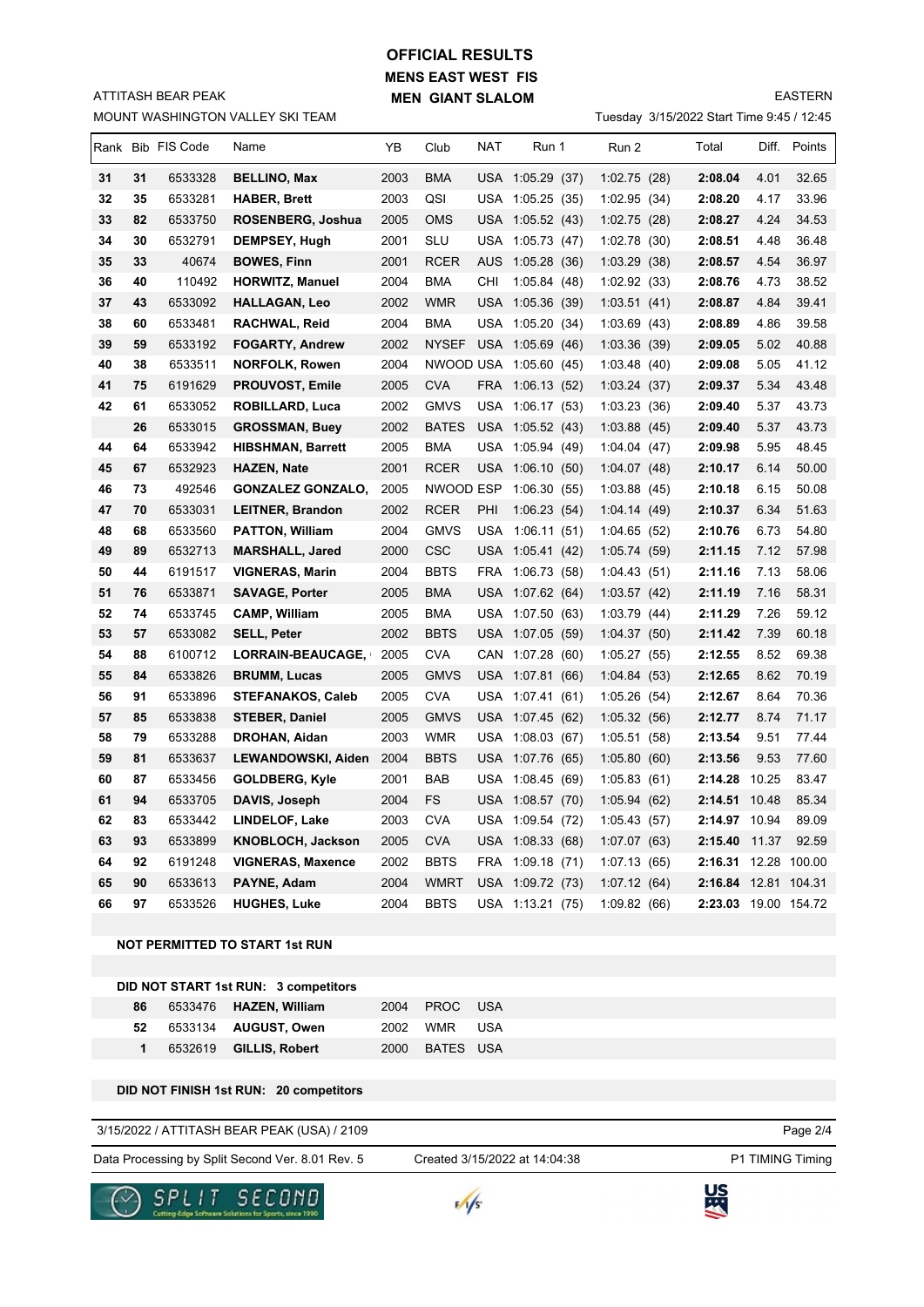# **MENS EAST WEST FIS MEN GIANT SLALOM OFFICIAL RESULTS**

MOUNT WASHINGTON VALLEY SKI TEAM ATTITASH BEAR PEAK

### EASTERN

Tuesday 3/15/2022 Start Time 9:45 / 12:45

|                                       | Rank Bib FIS Code           | Name                                | YB.  | Club        | NAT        | Run 1 | Run 2 | Total | Diff. Points |
|---------------------------------------|-----------------------------|-------------------------------------|------|-------------|------------|-------|-------|-------|--------------|
| 98                                    | 6533868                     | <b>MUNSON, Ethan</b>                | 2005 | <b>FS</b>   | <b>USA</b> |       |       |       |              |
| 96                                    | 6533779                     | <b>BROPHY, Nate</b>                 | 2005 | <b>GMVS</b> | <b>USA</b> |       |       |       |              |
| 95                                    | 6100713                     | <b>LORRAIN-BEAUCAGE,</b>            | 2005 | <b>CVA</b>  | CAN        |       |       |       |              |
| 80                                    | 6533537                     | SEELERT, Ian                        | 2004 | <b>GMVS</b> | <b>USA</b> |       |       |       |              |
| 78                                    | 6100732                     | <b>LAROCHE, Sebastien</b>           | 2005 | NWOOD CAN   |            |       |       |       |              |
| 77                                    | 6533934                     | <b>SUNSHINE, Jack</b>               | 2005 | <b>BBTS</b> | <b>USA</b> |       |       |       |              |
| 66                                    | 6533313                     | <b>JACKSON, Silas</b>               | 2003 | <b>GMVS</b> | <b>USA</b> |       |       |       |              |
| 62                                    | 6191367                     | <b>PROUVOST, Lucas</b>              | 2003 | <b>CVA</b>  | <b>FRA</b> |       |       |       |              |
| 56                                    | 6533482                     | <b>KALLMAN, William</b>             | 2004 | <b>OMS</b>  | <b>USA</b> |       |       |       |              |
| 54                                    | 6533827                     | <b>ROBIN, Kyle</b>                  | 2005 | <b>BMA</b>  | <b>USA</b> |       |       |       |              |
| 46                                    | 6533478                     | <b>BYRON, Patrick</b>               | 2004 | <b>BMA</b>  | <b>USA</b> |       |       |       |              |
| 45                                    | 6533739                     | <b>DEGUARDIA, Dominick</b>          | 2005 | NWOOD USA   |            |       |       |       |              |
| 36                                    | 6533293                     | DAVENPORT, Topher                   | 2003 | <b>HOLD</b> | <b>USA</b> |       |       |       |              |
| 32                                    | 6533048                     | <b>REED, Brooks</b>                 | 2002 | <b>HOLD</b> | <b>USA</b> |       |       |       |              |
| 29                                    | 6533252                     | <b>RIFKIN, Laz</b>                  | 2003 | <b>BBTS</b> | <b>USA</b> |       |       |       |              |
| 27                                    | 6532711                     | HAYDEN, Sam                         | 2000 | <b>MMA</b>  | <b>USA</b> |       |       |       |              |
| 25                                    | 6533552                     | <b>HENYON, Walker</b>               | 2004 | <b>GMVS</b> | <b>USA</b> |       |       |       |              |
| 20                                    | 6533055                     | <b>STEVENISH, Bobby</b>             | 2002 | <b>HOLD</b> | <b>USA</b> |       |       |       |              |
| 15                                    | 6532825                     | KINSELLA, Kellen                    | 2001 | <b>DAR</b>  | <b>USA</b> |       |       |       |              |
| 11                                    | 6532444                     | <b>MCKIM, Shamus</b>                | 1999 | <b>UNH</b>  | <b>USA</b> |       |       |       |              |
|                                       | <b>DISQUALIFIED 1st RUN</b> |                                     |      |             |            |       |       |       |              |
| <b>NOT PERMITTED TO START 2nd RUN</b> |                             |                                     |      |             |            |       |       |       |              |
|                                       |                             |                                     |      |             |            |       |       |       |              |
|                                       |                             | DID NOT START 2nd RUN: 1 competitor |      |             |            |       |       |       |              |

|    |          | DID NOT FINISH 2nd RUN: 8 competitors |      |                        |                                     |             |
|----|----------|---------------------------------------|------|------------------------|-------------------------------------|-------------|
| 72 | 10000085 | EIGENMANN, Edoardo (2004              |      | NWOOD ITA              | 1:06.64(57)                         | <b>DNF</b>  |
| 53 | 6533761  | BECKERMAN, Benjamir 2005              |      | BMA                    | USA 1:04.88 (26)                    | <b>DNF</b>  |
| 47 | 6533731  | <b>DELAY. Kieran</b>                  | 2005 | NWOOD USA 1:05.39 (41) |                                     | <b>DNF</b>  |
| 23 | 221590   | <b>SHACKLETON, Dominic 2004</b>       |      | BMA                    | GBR 1:11.17 (74)                    | <b>DNF</b>  |
| 47 | 10720    | $L$ $\cap$ $EEMAN$ $L_{avm}$          | 0001 | <b>DAAA</b>            | $A \cup C$ $A \cdot A$ $E E$ $(40)$ | <b>DAIF</b> |

6533742 **RICHEDA, Spencer** 2005 BMA USA 1:06.51 (56)

| 23 | 221590 SHACKLETON, Dominic 2004 BMA GBR 1:11.17 (74) |      |     |                      | DNF        |
|----|------------------------------------------------------|------|-----|----------------------|------------|
| 17 | 40730 HOFFMAN, Harry                                 | 2004 |     | BMA AUS 1:04.55 (19) | <b>DNF</b> |
| 13 | 6532800 FLANAGAN, Gray                               | 2001 |     | GMVS USA 1:02.06 (1) | <b>DNF</b> |
| 6. | 6532764 O BRIEN, Preston                             | 2001 | DAR | USA 1:02.95 (3)      | <b>DNF</b> |
| 3  | 6532763 VAN SLYKE, Andrew                            | 2001 | WMR | USA 1:03.83 (13)     | <b>DNF</b> |

**DISQUALIFIED 2nd RUN**

Page 3/4

Data Processing by Split Second Ver. 8.01 Rev. 5 Created 3/15/2022 at 14:04:38 P1 TIMING Timing

Created 3/15/2022 at 14:04:38